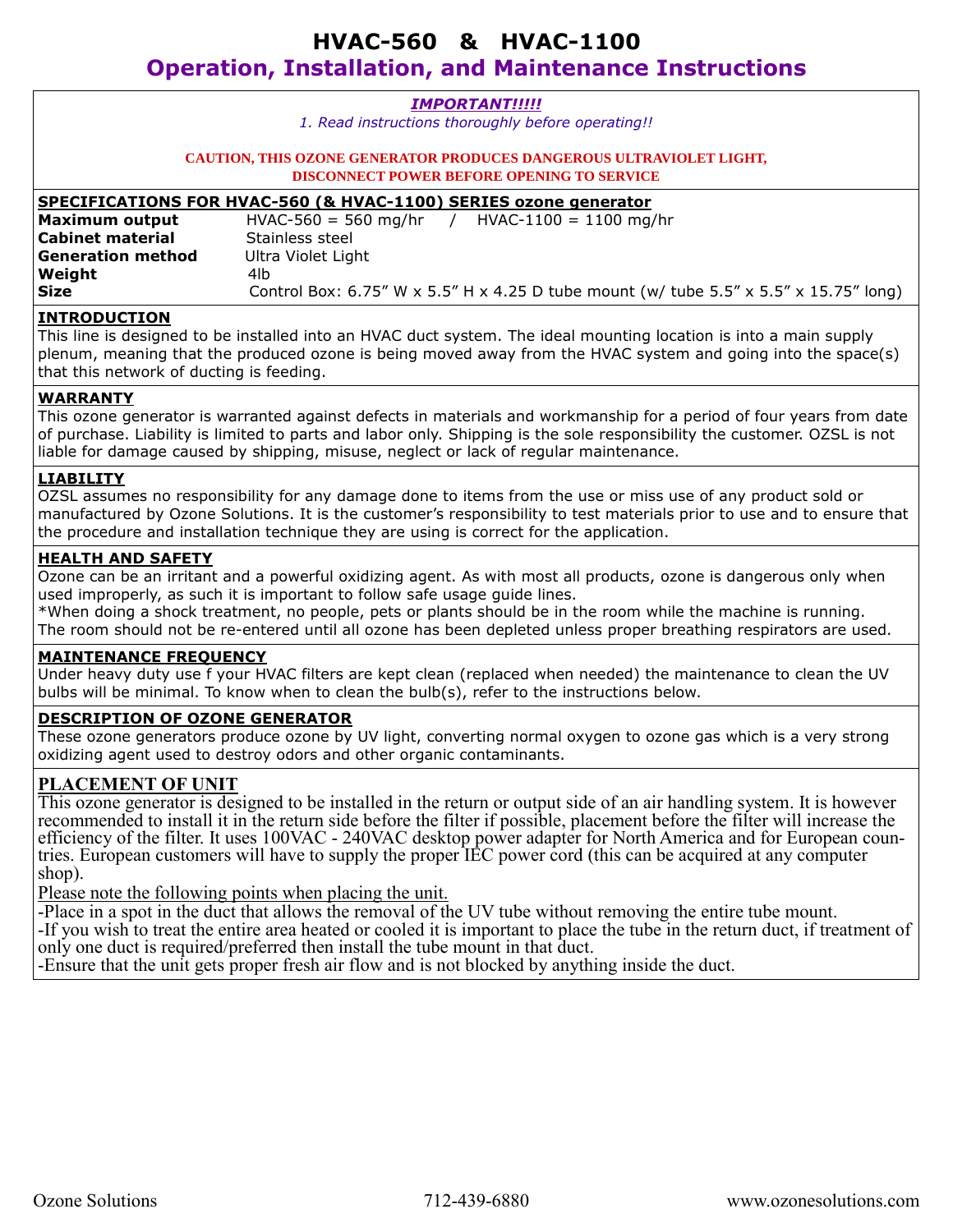## **SETTING OF MACHINE**

*(Refer to ozone application/usage instructions for more detailed instructions.)*

**1.** This series has controls that feature an On/off switch and a timer to power the unit, and a continuously adjustable output level control to adjust the amount of ozone being produced. Ozone production begins when the power switch or timer is turned on, please ensure the level control is set to low  $($  #1 on the dial).

**2a.** (Setting Ozone Level (occupied areas)) The right level is when all the generated ozone is being used up to accomplish its job. However, this is difficult to obtain because it becomes a balancing act. Initially the unit should be used for a shock treatment to get rid of the problem odor as quickly as possible. After a shock treatment, set the unit at a very low setting, after several hours if there is a heavy smell of ozone, then there is more ozone present than is required to do the job. A good indication that the generator is set right is when you come home after being away for 6-8 hours and smell just a hint of the fresh sweet smell of ozone. Simply turn the output level control down. This is a case where more is not considered better. The levels of ozone required to deodorize most environments are from .03 ppm to .1 ppm.

**2b.** (Setting Ozone Level (shock treatments)) For most shock treatment applications, the setting should be set to the highest setting. If the area being treated is small, the setting can be reduced.



## **ONE-SHOT TIMER INSTRUCTIONS (for applicable models)**

The one shot timer is designed to allow the user to turn on the ozone generator and have it turn off after a given amount of time. Depending on the ozone generator model purchased your timer may or may not have the same settings as the one shown in the pictures however the operation will be the same.

*NOTE: to use the timer make sure the on/off power switch is turned off!*

1. To turn the timer on to constant run (hold) simply press the button once, the top green LED will light up and after about 2 seconds the machine will turn on.

2. To set the timer for a one shot timed operation press the button several times until the LED beside the desired amount of time is lit up, after about 2 seconds the machine will start.

3. To stop the operation of the timer press and hold the button for 3 seconds until the LED goes out and the machine stops.

## **4 YEAR INTERNATIONAL WARRANTY STATEMENT**

1. Ozone Solutions warrants that this ozone generator will be free from defects in material and workmanship for a 4 year period. The warranty period begins on the date of purchase. The original invoice is required as proof of purchase.

2. If an ozone generator is found to be faulty, Ozone Solutions will either repair or replace the faulty ozone generator at no charge provided that it is returned to our head office in Hull, IA, USA, transportation charges prepaid and properly packaged as to ensure that the equipment arrives safely.

3. To obtain warranty on your Ozone Solution's ozone generator contact Ozone Solutions prior to shipping the unit to obtain proper return procedures and an RMA (Return Merchandise Authorization) number, see bottom for contact info.

**Exclusions** 

-Damage caused by misuse, neglect or lack of regular maintenance.

- -Cost of installation or removal of the equipment.
- -Mica plates and UV tubes are limited to 6 months warranty.
- -Wall transformers for DC powered units are warranted for 1 year.
- -Damage caused by improper packaging or shipping procedures.
- -Extra charges incurred as a result of improper packaging or shipping procedures.
- -Shipping to and from Ozone Solutions.

### **OZONE SOLUTIONS IS NOT RESPONSIBLE FOR ANY DAMAGES TO EQUIPMENT OR PROPERTY, LOST PROFITS, OR COSTS DUE TO USE OR MISS USE OF ANY OZONE SOLUTIONS PRODUCT.**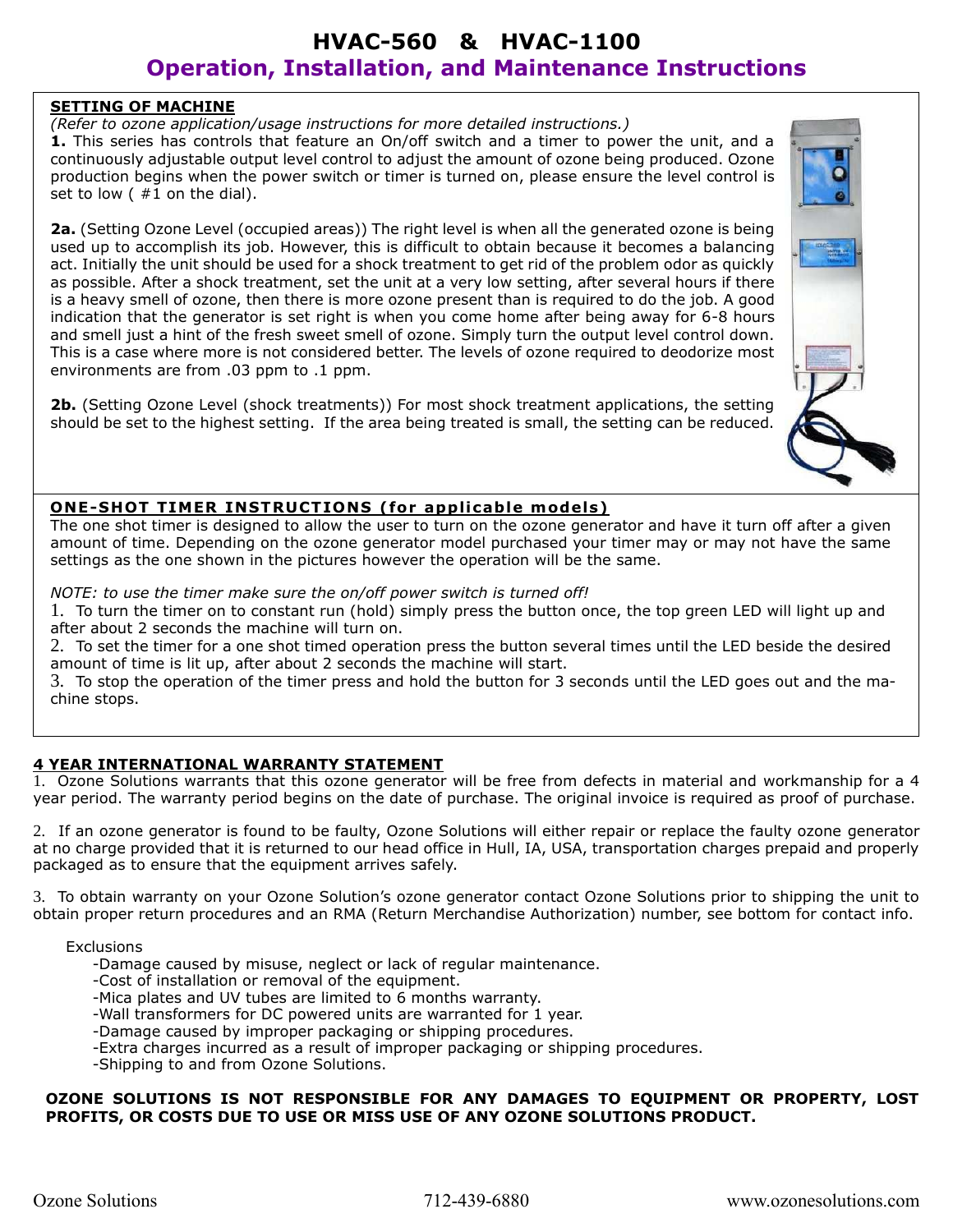# DISCONNECT POWER BEFORE SERVICING DO NOT LOOK AT UV LIGHT DO NOT OPERATE WITH THE TUBE REMOVED FROM THE DUCT!!

1. Mark the position at which you have decided to mount the UV ozone tube. Place the tube holder as close to the center of the duct as possible. Make sure there is sufficient depth for the tube (15 inches).

2. Using a 1.5 - 2.5 inch hole saw drill a hole at the position marked in step 1. Note: if you do not have an appropriate sized hole saw, you can use tin sheers or any other method you wish but try not to leave any pieces of metal that will obstruct the UV light.

3. Place the UV tube bracket plate over the hole with the black plastic tube mount in the center of the hole with the stickers on the outside as shown. Mark the 4 holes in the corners, Remove the mounting plate and pre drill the 4 holes with a 3/32" or smaller drill bit.

Place the mounting plate back in position and using the stainless steel screws provided screw the plate in place. Do not tighten the screws completely, slightly less than  $1/8$ " gap is desirable. There is a silicone foam seal that is  $1/8$ inch thick, this foam will NOT completely compress on a furnace/air conditioner duct.

4. Place the provided ozone resistant Norprene seal ring in the middle of the ceramic socket on the tube, slide the tube into the tube mount, being careful not to push it past the Norprene seal. Install the plastic retaining nut and tighten very tight.

5. Next place the control box in the desired place and mark the 4 mounting holes. Make sure the control box is being mounted in a location that will allow the 2 ft or 10 ft cable to reach the UV tube. Pre drill the 4 holes with a 3/32" or smaller drill bit. Place the box back in place and install the 4 provided stainless steel screws.



6. Plug the UV cable from the control box into the UV tube. Plug the DC plug from the desktop adapter into the control box. Make sure the power switch is turned off and then plug the desktop adapter into the wall receptacle.

Refer to the operation instructions for setting and operation.